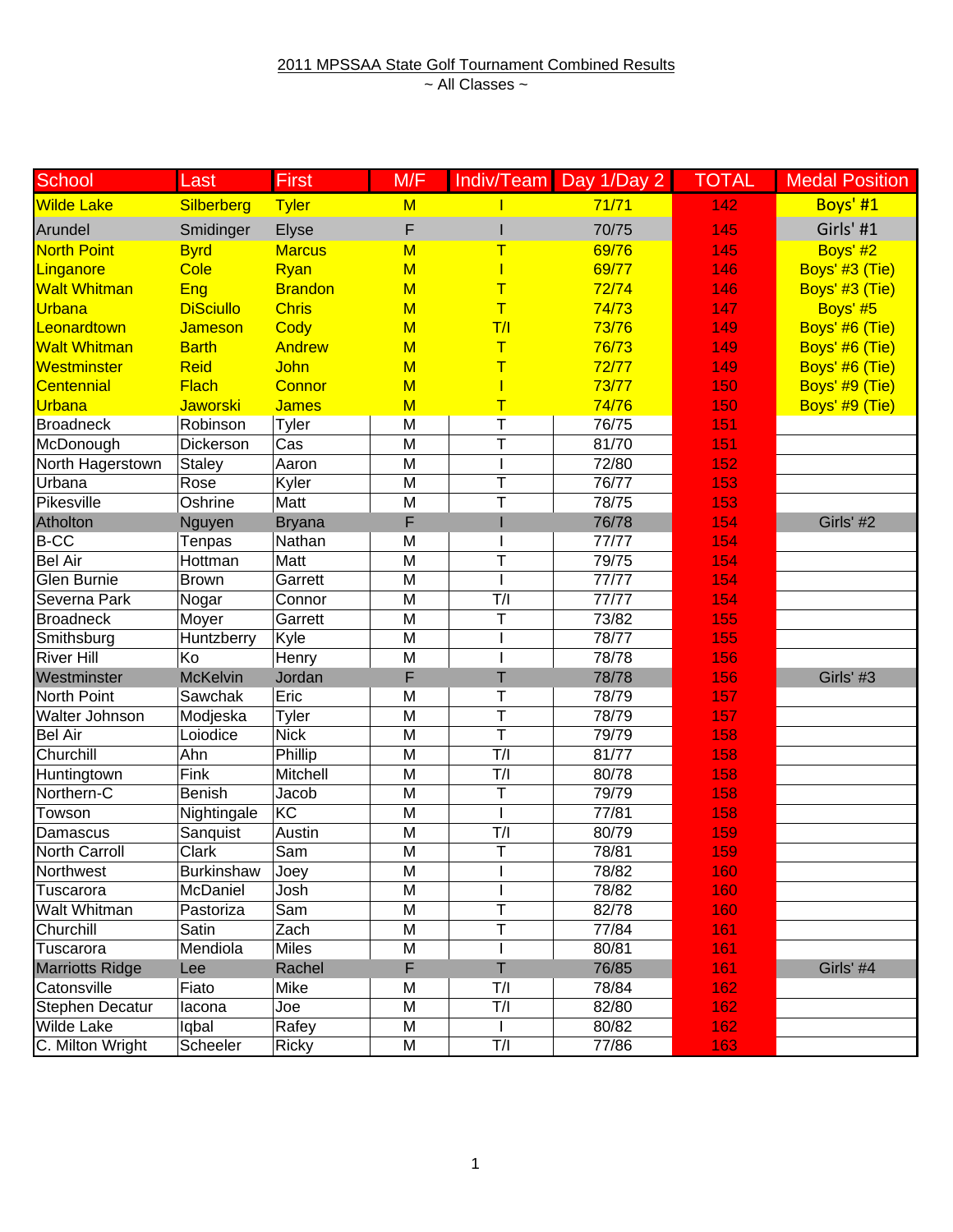| School                 | Last                   | <b>First</b>   | M/F                     |     | Indiv/Team Day 1/Day 2 | <b>TOTAL</b> | <b>Medal Position</b> |
|------------------------|------------------------|----------------|-------------------------|-----|------------------------|--------------|-----------------------|
| Northwest              | Norwitz                | <b>Brian</b>   | M                       |     | 81/82                  | 163          |                       |
| Walter Johnson         | Shapiro                | Evan           | M                       | T   | 81/82                  | 163          |                       |
| Marriotts Ridge        | Dorsch                 | Joe            | M                       | T   | 77/86                  | 163          |                       |
| <b>Marriotts Ridge</b> | Dorsch                 | Michael        | M                       | T   | 79/84                  | 163          |                       |
| McDonough              | <b>Bowie</b>           | George         | M                       | T   | 84/79                  | 163          |                       |
| Patuxent               | $\overline{R}$ iseling | Keyan          | M                       |     | 86/77                  | 163          |                       |
| Catoctin               | Yanoski                | Christian      | M                       |     | 80/84                  | 164          |                       |
| <b>Marriotts Ridge</b> | Yoo                    | Chris          | M                       | T   | 82/82                  | 164          |                       |
| <b>Winters Mill</b>    | Lesniak                | <b>Brandon</b> | M                       |     | 85/79                  | 164          |                       |
| <b>Broadneck</b>       | Dinan                  | Tad            | M                       | T   | 77/88                  | 165          |                       |
| <b>Broadneck</b>       | <b>Nolte</b>           | Chris          | M                       | T   | 76/89                  | 165          |                       |
| C. Milton Wright       | Harper                 | Shane          | M                       | T/I | 79/86                  | 165          |                       |
| Urbana                 | Welch                  | Josh           | M                       | T   | 78/87                  | 165          |                       |
| Liberty                | Chouinard              | Caleb          | M                       |     | 82/83                  | 165          |                       |
| McDonough              | <b>Malherek</b>        | Andrew         | M                       | T   | 84/81                  | 165          |                       |
| Walt Whitman           | West                   | <b>Nick</b>    | M                       | T   | 81/85                  | 166          |                       |
| Glenelg                | Forester               | Matt           | M                       | T   | 83/83                  | 166          |                       |
| Parkside               | <b>Stitcher</b>        | Matthew        | M                       | T   | 84/82                  | 166          |                       |
| Easton                 | <b>Myers</b>           | Wade           | $\overline{\mathsf{M}}$ |     | 86/81                  | 167          |                       |
| Manchester Valley      | Coppa                  | Anthony        | M                       |     | 85/82                  | 167          |                       |
| <b>North Carroll</b>   | Anderson               | David          | M                       | T   | 84/83                  | 167          |                       |
| <b>North Carroll</b>   | Evans                  | Jake           | M                       | T   | 83/84                  | 167          |                       |
| <b>Bel Air</b>         | Newton                 | Tyler          | M                       | T   | 80/88                  | 168          |                       |
| Magruder               | Lawson                 | Calley         | F                       |     | 88/80                  | 168          | Girls' #5             |
| <b>North Carroll</b>   | Malinowski             | David          | M                       | T   | 85/83                  | 168          |                       |
| Easton                 | Regino                 | Dakota         | M                       |     | 86/83                  | 169          |                       |
| McDonough              | Stottlemyer            | <b>Nick</b>    | $\overline{M}$          | T   | 82/87                  | 169          |                       |
| <b>Patterson Mill</b>  | Langrehr               | Eric           | M                       |     | 86/83                  | 169          |                       |
| Queen Anne's           | Niebyl                 | Alex           | M                       |     | 81/88                  | 169          |                       |
| Clarksburg             | Infanti                | <b>Nick</b>    | M                       | T   | 81/89                  | 170          |                       |
| Westminster            | <b>Brown</b>           | <b>Blake</b>   | M                       | T   | 79/91                  | 170          |                       |
| Parkside               | Haldeman               | Corey          | M                       | T   | 85/85                  | 170          |                       |
| <b>Stephen Decatur</b> | Rafer                  | Nicole         | F                       | T/I | 82/89                  | 171          |                       |
| Wootton                | Wong                   | Allison        | F                       |     | 83/88                  | 171          |                       |
| Liberty                | Llewellyn              | Eric           | M                       |     | 84/87                  | 171          |                       |
| Northern-C             | Emmert                 | Ryan           | M                       | T   | 86/86                  | 172          |                       |
| Kent Island            | Young                  | <b>Bryce</b>   | M                       | Т   | 85/87                  | 172          |                       |
| North Point            | Carr                   | Haley          | F                       | T   | 82/91                  | 173          |                       |
| Oakland Mills          | Lewis                  | Samyra         | F                       |     | 87/86                  | 173          |                       |
| Wootton                | <b>Bright</b>          | Graysen        | F                       |     | 84/89                  | 173          |                       |
| Rising Sun             | Stenta                 | Chris          | M                       |     | 86/87                  | 173          |                       |
| Centennial             | McShane                | Alex           | F                       |     | 88/86                  | 174          |                       |
| E. Roosevelt           | Jabbie                 | Ishmael        | M                       | T/I | 82/92                  | 174          |                       |
| Wootton                | Cresham                | Marisa         | F                       |     | 87/87                  | 174          |                       |